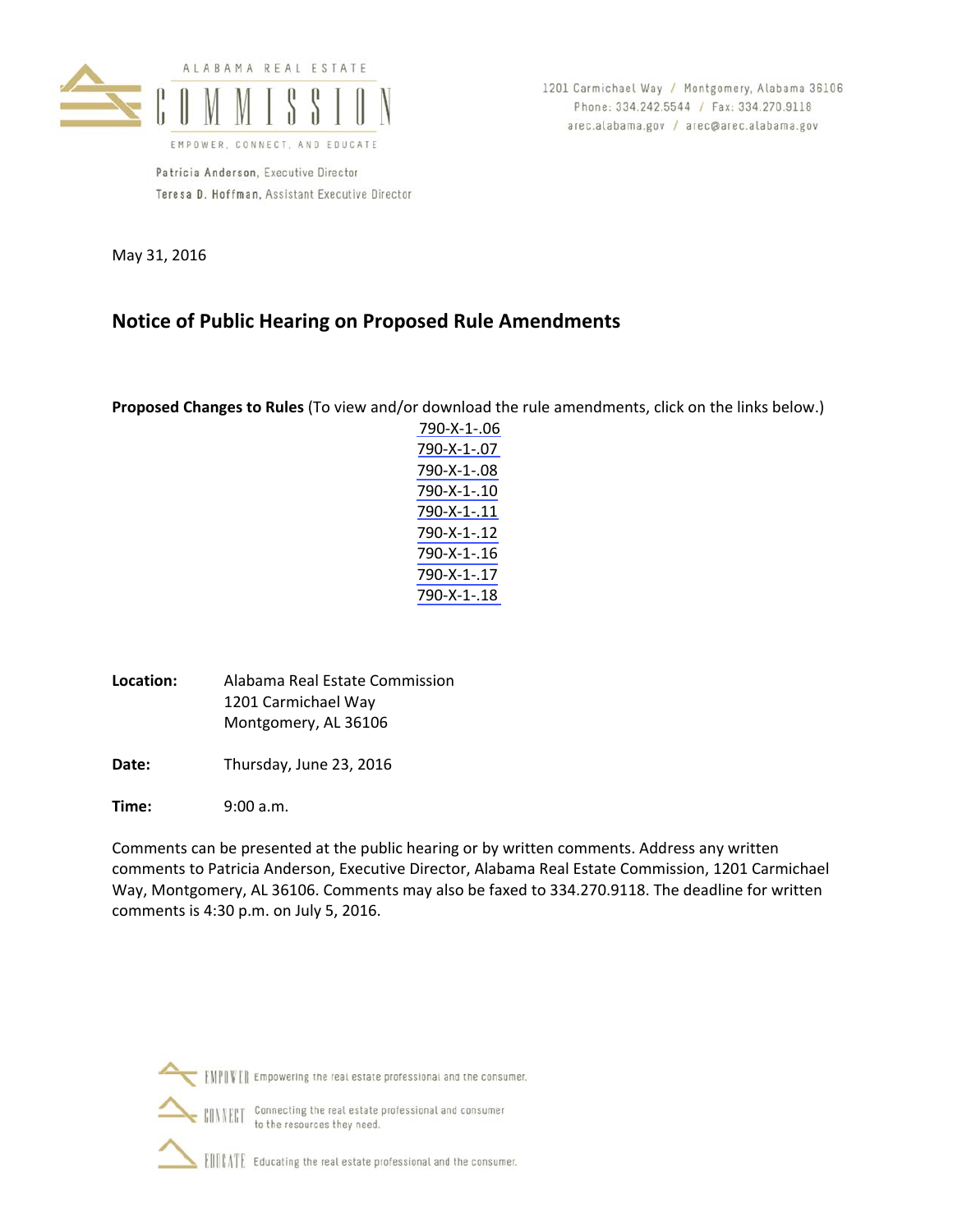### <span id="page-1-0"></span>**Rule 790-X-1-.06. Prelicense And Post License School Approval And Requirements**

(1) All schools and instructors teaching real estate courses shall agree to be governed by rules and regulations adopted by the Commission for the orderly operation of the schools.

(2) All prelicense and post license courses shall have a definite beginning and ending date.

(3) The administrator shall, at least one week prior to the beginning of a prelicense or post license course, send information concerning the exact location, times and dates of the courses to the Commission via the electronic submission program provided by the Commission. Should changes occur in this information, instructors and administrators must submit the changes immediately via the electronic submission program provided by the Commission.

(4) The administrator shall, within three (3) business days of course completion, report the credit for students who successfully complete the prelicense or post license course to the Commission via the electronic submission program provided by the Commission. Business days are Monday through Friday and do not include federal holidays, state holidays and weekends.

(5) No prelicense or post license course shall be approved by the Commission unless the following requirements are fulfilled.

(a) Courses shall be taught by an approved instructor.

(b) All courses shall comply with the curriculum as prescribed by the Commission.

(c) The salesperson prelicense course shall be completed within one year from the start date of the course or the student will receive no credit for classes completed and shall begin the course again. Students enrolled in the salesperson prelicense course can receive no more than six (6) hours credit per day.

(d) The 60-clock hour broker prelicense course shall must be completed in order to qualify for the broker's exam. The course shall be completed within one year from the start date of the course or the student will receive no credit for classes completed and shall begin the course again. Students enrolled in the broker prelicense course can receive no more than nine (9) hours credit per day.

(e) The 30-hour post license course is required for all temporary salesperson licensees, whether on active or inactive status, within the first year of licensure. In order to maintain an active license, the course shall be completed and the original (permanent) license issued within the first six months of licensure. Students enrolled in the post license course can receive no more than nine (9) hours credit per day.

(f) At least 80% of the course hours in the prelicense and post license courses shall be presented by live instruction unless the course is an ARELLO certified distance education course.

(g) Instructors shall offer incremental assessments including a final course exam. Students shall pass all required incremental assessments and the required final course exam that adequately measures mastery of course content and make a minimum course grade of 70% to successfully complete the salesperson prelicense and post license courses.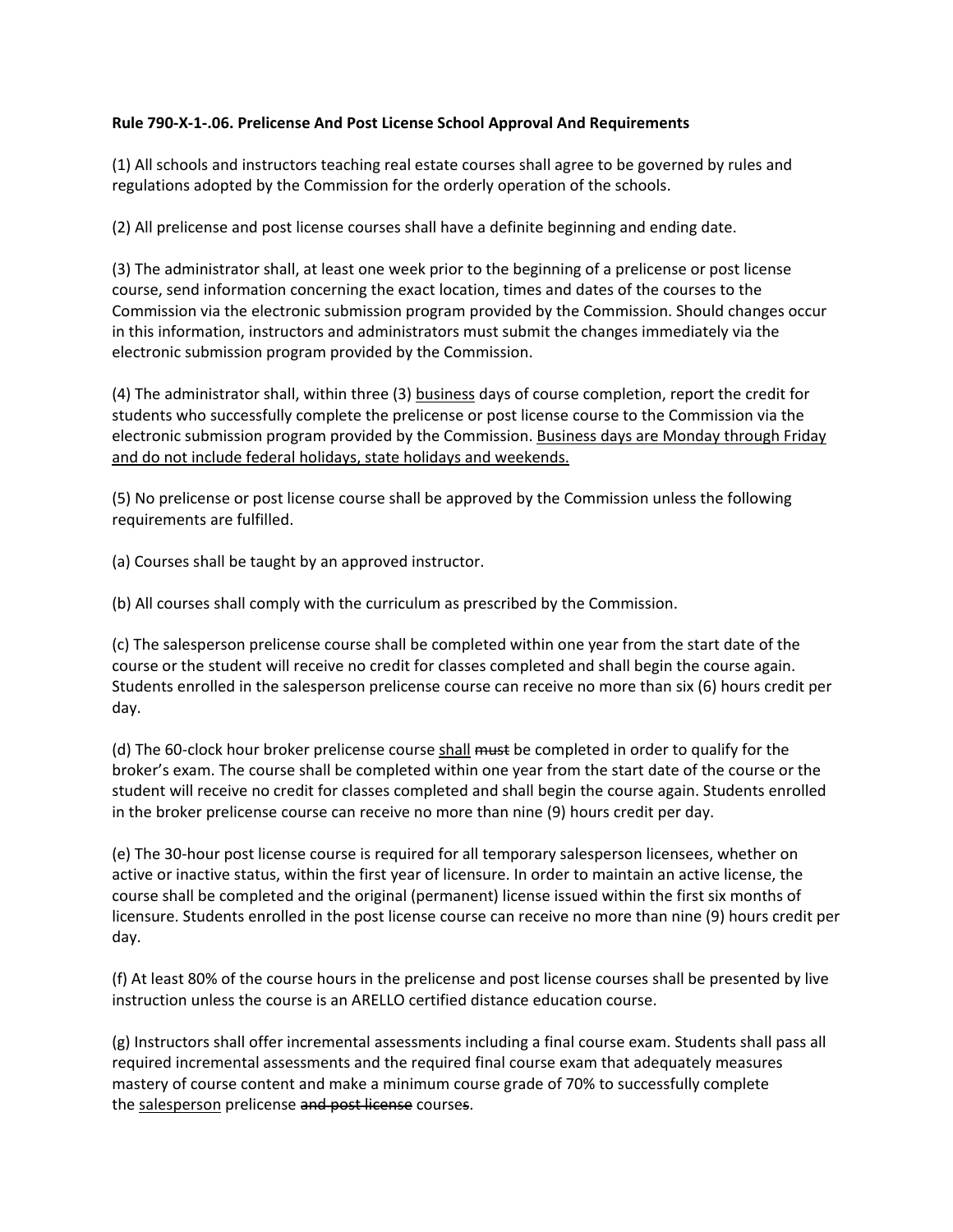(h) Instructors shall teach a total of 60 hours for the prelicense course and 30 hours for the post license course. Ninety (90%) percent course attendance in the prelicense and post license courses is required of students to successfully complete the course. Any sessions taken by students to make up missed hours must cover topics that have not already been taken in the course. Instructors may take a 10-minute break after each 50 minutes of instruction. Meals and other unrelated activities cannot be counted as part of the course hours.

(i) Upon completing the course hours, passing all required incremental assessments and the required final exam, and obtaining a minimum course grade of 70% in the salesperson prelicense course, the administrator shall submit the course credit as directed by the Commission. Salesperson applicants shall not be allowed to schedule the salesperson examination until exam eligibility has been submitted.

(j) Instructors and administrators shall provide each student who completes the salesperson prelicense course with the Commission approved prelicense course evaluation form and instructions on where to-access the Commission-approved prelicense course evaluation send it. Instructors and administrators shall also provide each student in prelicense and post license courses with information explaining the licensing process and deadlines. Instructors and administrators shall provide the Application for Real Estate Salesperson's Original License to all post license students.

(k) Upon completing the course hours, passing the course final exam and obtaining a minimum course grade of 70% in the broker prelicense course, the administrator shall submit the course credit as directed by the Commission. Broker applicants shall not be allowed to schedule the broker examination until exam eligibility has been submitted. Broker applicants shall meet all qualifications for a broker's license prior to making application. Successfully passing the exam is only one of several qualifications that are identified in Section 34-27-32. Failure to meet all broker qualifications prior to applying for a broker's license shall result in the exam score being rendered null and void and may subject the broker applicant to disciplinary action by the Commission.

(l) A person shall be required to have a temporary license issued prior to taking a post license course and earning post license credit. Instructors and administrators shall obtain the temporary license number before allowing a student to enroll in the post license course. Salespersons who make a minimum course grade of 70% and complete the 30 hour post license course may check the Commission website to ensure their course credit has been accurately reported. The temporary salesperson shall submit the application and fees for an original (permanent) license within the time frame set forth in Section 34-27- 33.

(m) Schools shall maintain permanent records showing registration, attendance, exam answer sheets, licensing process and deadline forms, course credit submission via the electronic submission program provided by the Commission, and any other documentation required by the Commission for a minimum of four (4) years. If a school closes because it merges with another school or is bought by another school, the records for the previous four years shall be turned over to and become the responsibility of the new school. If a branch school closes, the records for the previous four years shall be turned over to and become the responsibility of the main school. In the event a school closes and there is no school to whom the records would revert, the records for the previous four years must be turned over to the Commission.

(6) Salesperson applicants shall pass the state licensing salesperson examination within 12 six (6)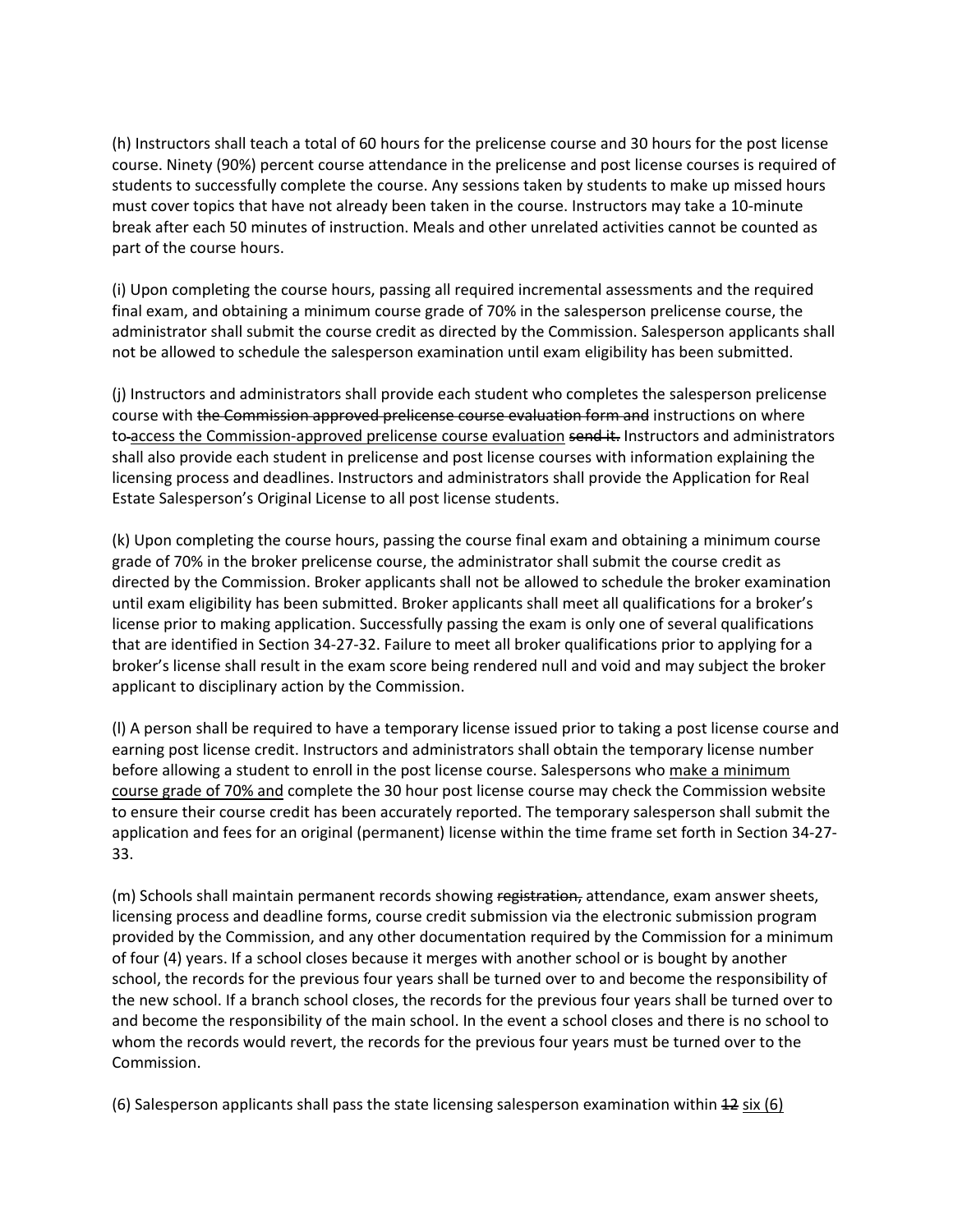months immediately following the date of successful completion of the salesperson prelicense course approved by the Commission. Salesperson applicants who fail to meet this requirement shall be required to again successfully complete the salesperson prelicense course and pass the state licensing salesperson examination.

(7) Broker applicants shall pass the state licensing broker examination within  $42$  six (6) months immediately following the date of successful completion of the broker prelicense course approved by the Commission. Broker applicants who fail to meet this requirement shall be required to again successfully complete the broker prelicense course and pass the state licensing broker examination.

**Author:** Alabama Real Estate Commission

**Statutory Authority:** Code of Ala. 1975, §§34-27-6, 34-27-8, 34-27-32, 34-27-33.

**History:** Filed September 30, 1982. **Amended:** Filed November 21, 1983; August 27, 1986 (Rule title changed from "School Approval and Requirements" to "Prelicense School Approval and Requirements"); August 15, 1988; December 5, 1988. **Amended:** Filed February 6, 1991; October 22, 1991; August 7, 1992. **Amended:** Filed August 25, 1993; effective September 29, 1993. **Amended:** Filed December 22, 1994, effective January 26, 1995.**Amended:** Filed August 23, 1996; effective September 27, 1996. **Amended:** Filed August 3, 1998; effective September 7, 1998. **Amended:** Filed August 29, 2000; effective October 3, 2000. **Amended:** Filed November 19, 2001; effective December 24, 2001. **Amended:** Filed August 31, 2004; effective October 5, 2004. **Amended:**Filed August 30, 2005; effective October 04, 2005. **Amended:** Filed April 24, 2007; effective May 29, 2007.**Amended:** Filed July 11, 2008; effective August 15, 2008. **Amended:** Filed May 27, 2009; effective July 1, 2009.**Amended:** Filed August 27, 2009; effective October 1, 2009. Amended: Filed September 6, 2013; effective October 11, 2013. **Amended:** Filed August 28, 2014; effective October 2, 2014.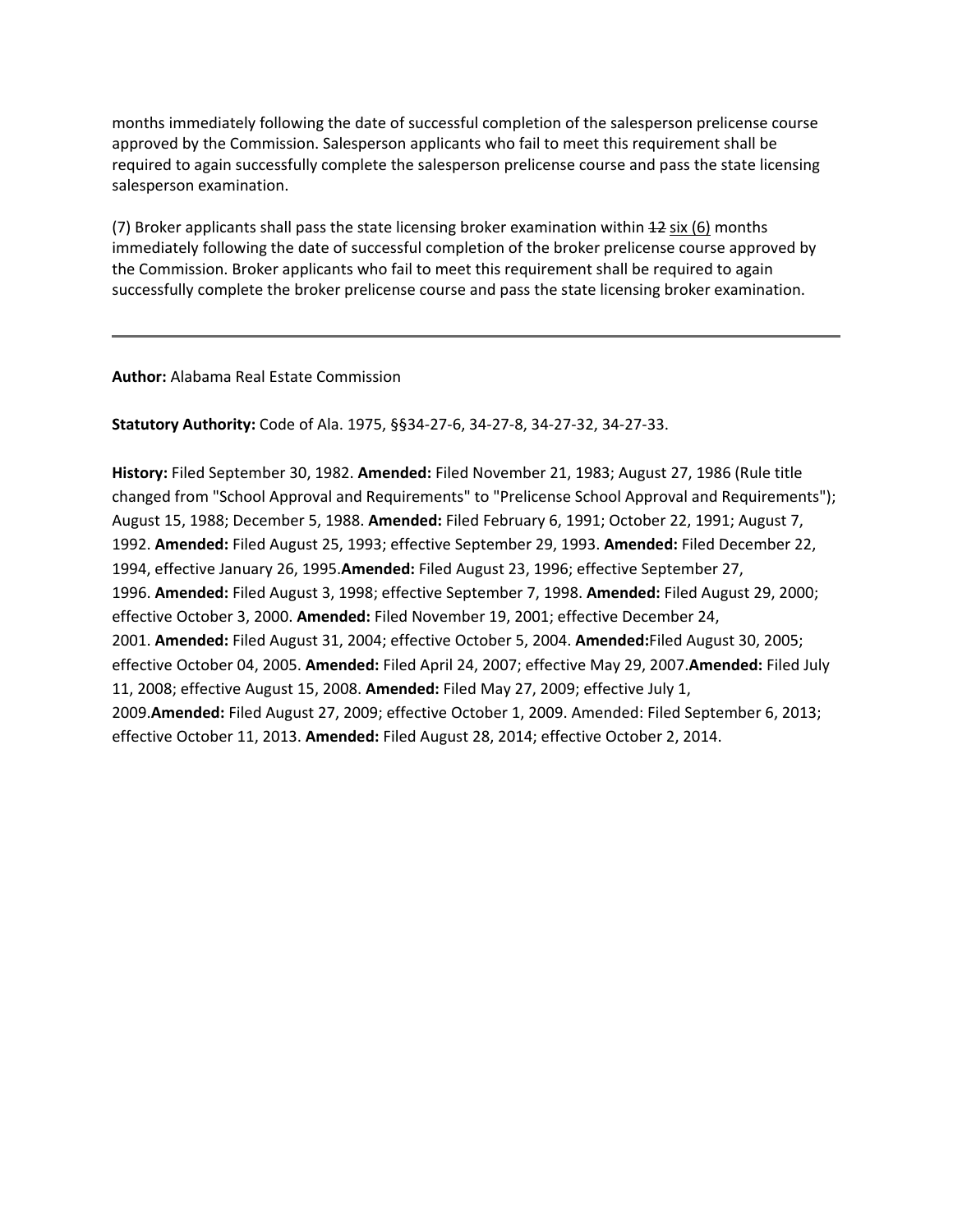## <span id="page-4-0"></span>**Rule 790-X-1-.07. Qualifications For Prelicense And Post License Instructors**

(1) Prelicense and post license instructor applicants shall meet the following qualifications for approval:

(a) All instructor applicants shall apply on a form prescribed by the Commission.

(b) All instructors shall have written approval from the Alabama Real Estate Commission prior to teaching an approved course.

(c) All instructor applicants of prelicense and post license courses shall hold a current broker's license in order to attain approval and must maintain a current broker's license in order to continue approval to teach prelicense and post license courses.

(d) Instructor applicants should shall not have been found guilty of violating any provision of the Real Estate License Law or any rule, regulation or order of the licensing authority in any state.

(e) All instructors will be periodically reviewed and evaluated by the Alabama Real Estate Commission.

(f) All instructors shall attend Commission sponsored orientation courses and seminars when directed to do so by the Commission. Failure to do so will result in instructor approval being revoked in accordance with Rule 790-X-1-.17.

(2) Full-time college and university prelicense and continuing education course instructors shall be qualified when certified by their respective educational institutions.

(3) Qualifications for all prelicense and post license instructor applicants other than those specified in paragraphs (2)  $\frac{1}{2}$  above shall be:

(a) Instructor applicants shall meet the qualifications as specified by the Commission. The Commission shall rate the individual's qualifications in education, industry experience, and teaching experience. The qualifications will be evaluated using a point system. An individual shall obtain a minimum of 70 points to be approved as an instructor.

The five major areas of evaluation and maximum points per category are:

- 1. Active real estate license experience-20 points
- 2. Real estate education-20 points
- 3. Formal education-20 points
- 4. Teaching experience-30 points
- 5. Real estate and related experience-10 points

(b) Each major category shall be comprised of subcategories thereby allowing consideration of a variety of qualifications.

(c) The Commission shall require that an instructor applicant submit appropriate documentation in order to be awarded points in any category or subcategory. No points can be awarded without supporting documents. If appropriate documentation is not received within 10 days of submission of the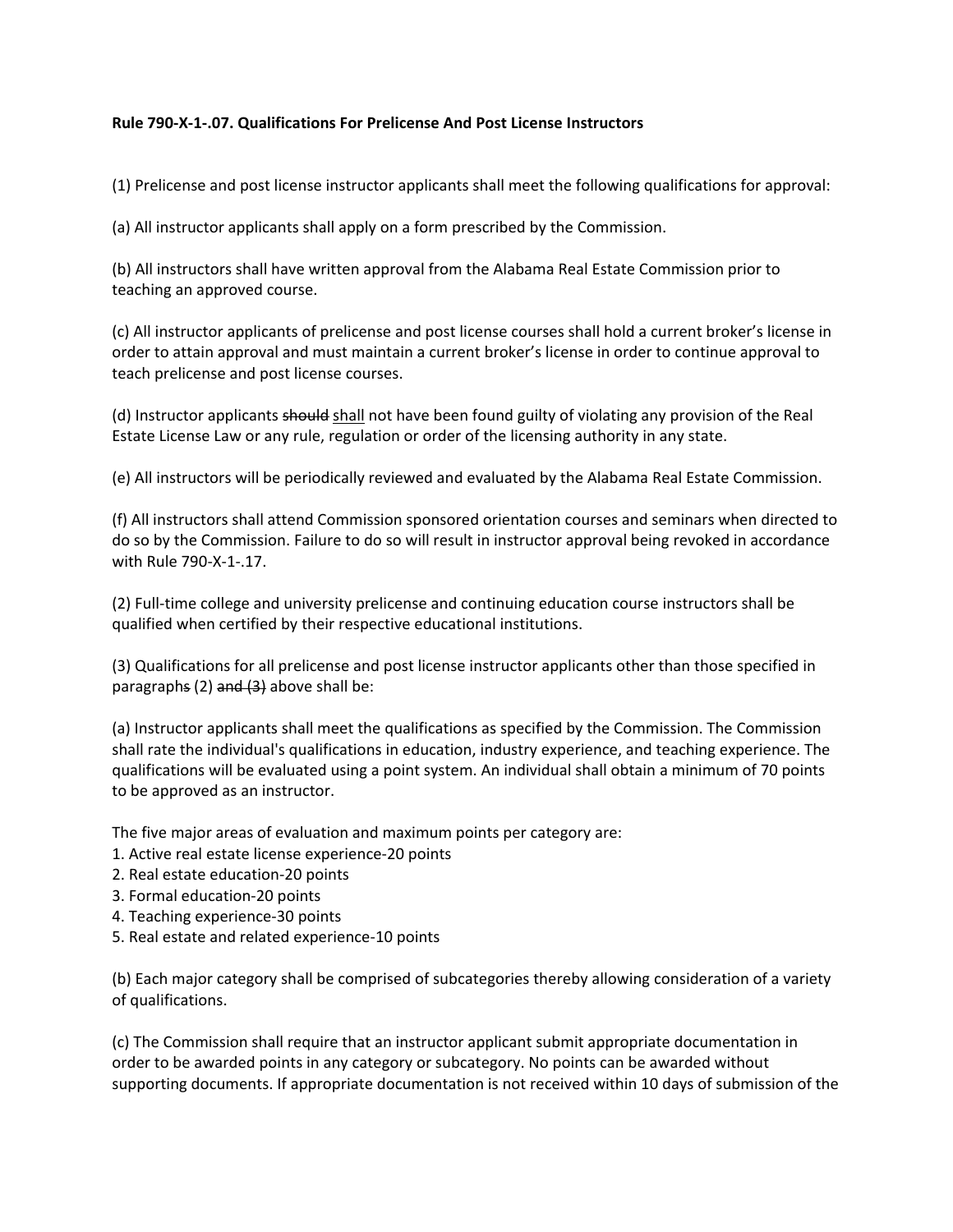application, the application shall be denied and the application fee and all documentation shall be returned.

(4) Instructors cannot earn continuing education credit for courses taught.

**Author:** Alabama Real Estate Commission

**Statutory Authority:**Code of Ala. 1975, §§34-27-6, 34-27-8.

**History:** Filed September 30, 1982 as Rule No 790-X-1-.09 entitled "Instructor Qualifications." **Amended:** Filed August 27, 1986. Ed Note: Rule title changed to "Qualifications for Instructors of Prelicense Courses" and previous Rule No 790-X-1-.09 became Rule No 790-X-1-.07 Previous Rule No 790-X-1-.07 "School Advertising Requirements" was amended and moved to become Rule No 790-X-1-.15. **Amended:** Filed October 22, 1991; August 7, 1992. **Amended:** Filed August 25, 1993; effective September 29, 1993. **Amended:** Filed May 5, 1995; effective June 9, 1995. **Amended:** Filed August 29, 2000; effective October 3, 2000. **Amended:** Filed August 31, 2004; effective October 5, 2004. **Amended:** Filed August 30, 2005; effective October 04, 2005. **Amended:** Filed April 24, 2007; effective May 29, 2007. **Amended:** Filed July 11, 2008; effective August 15, 2008. **Amended:** Filed May 27, 2009; effective July 1, 2009. **Amended:** Filed August 28, 2014; effective October 2, 2014.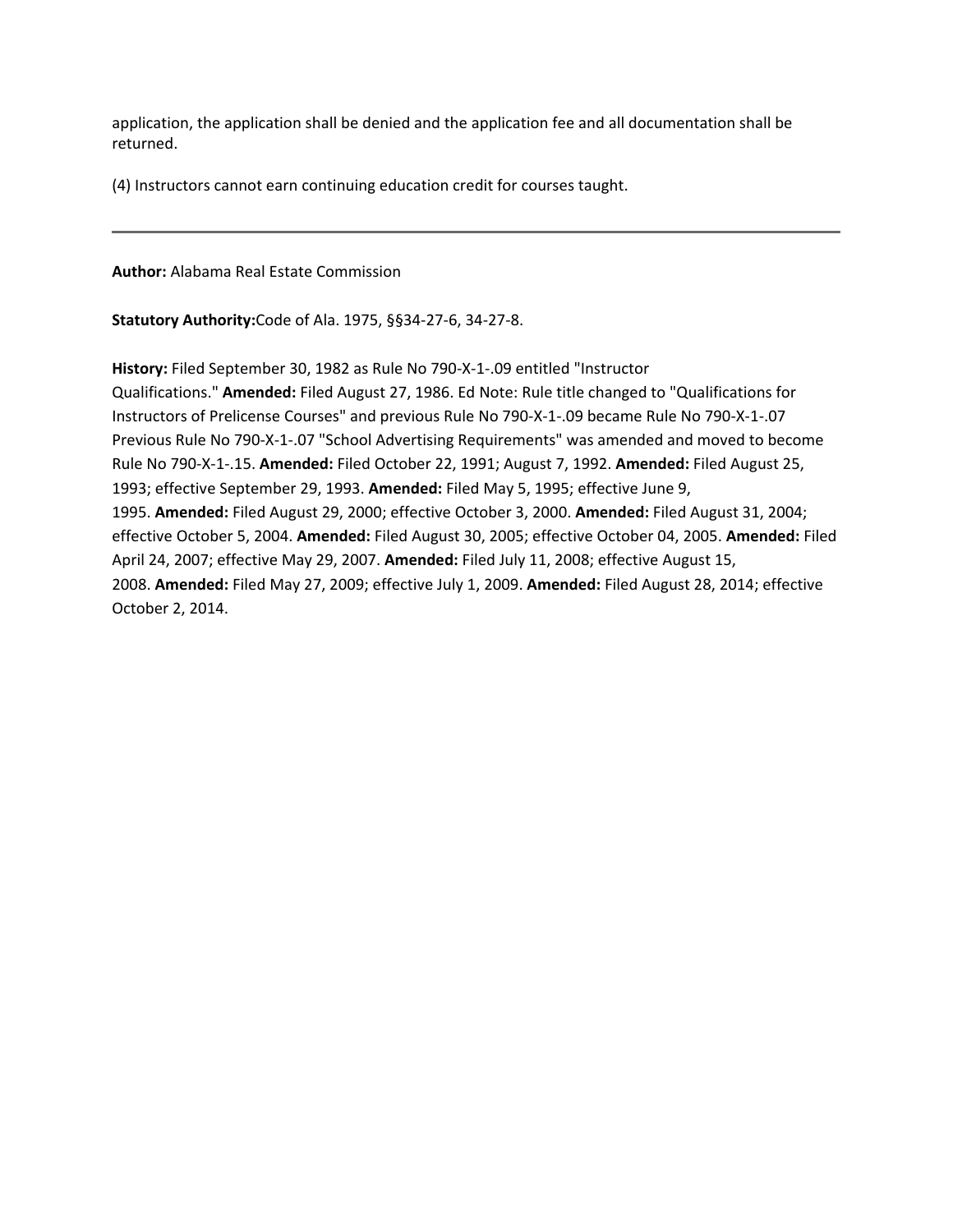#### <span id="page-6-0"></span>**Rule 790-X-1-.08. Instructor Approval And Utilization**

Each real estate prelicense, post license and continuing education course and the instructor(s) responsible for conducting each such course shall be approved by the Alabama Real Estate Commission. An approved instructor shall be present at each session of an approved real estate course. Unapproved guest instructors speakers with expertise in particular areas may be used in prelicense courses, post license courses, and conferences continuing education courses at any time without limitation so long as an the approved instructor is present during their respective presentations to guarantee satisfaction of all course requirements. Unapproved instructors can be used no more than one-third (1/3) of course hours in continuing education courses so long as the approved instructors present during their respective presentations.

**Author:** Alabama Real Estate Commission

**Statutory Authority:** Code of Ala. 1975, §§34-27-6, 34-27-8.

**History:** Filed September 30, 1982. **Amended:** Filed May 15, 1984; March 28, 1985. **Amended:** Filed August 25, 1993; effective September 29, 1993. **Amended:** Filed July 11, 2008; effective August 15, 2008. **Amended:** Filed August 28, 2014; effective October 2, 2014.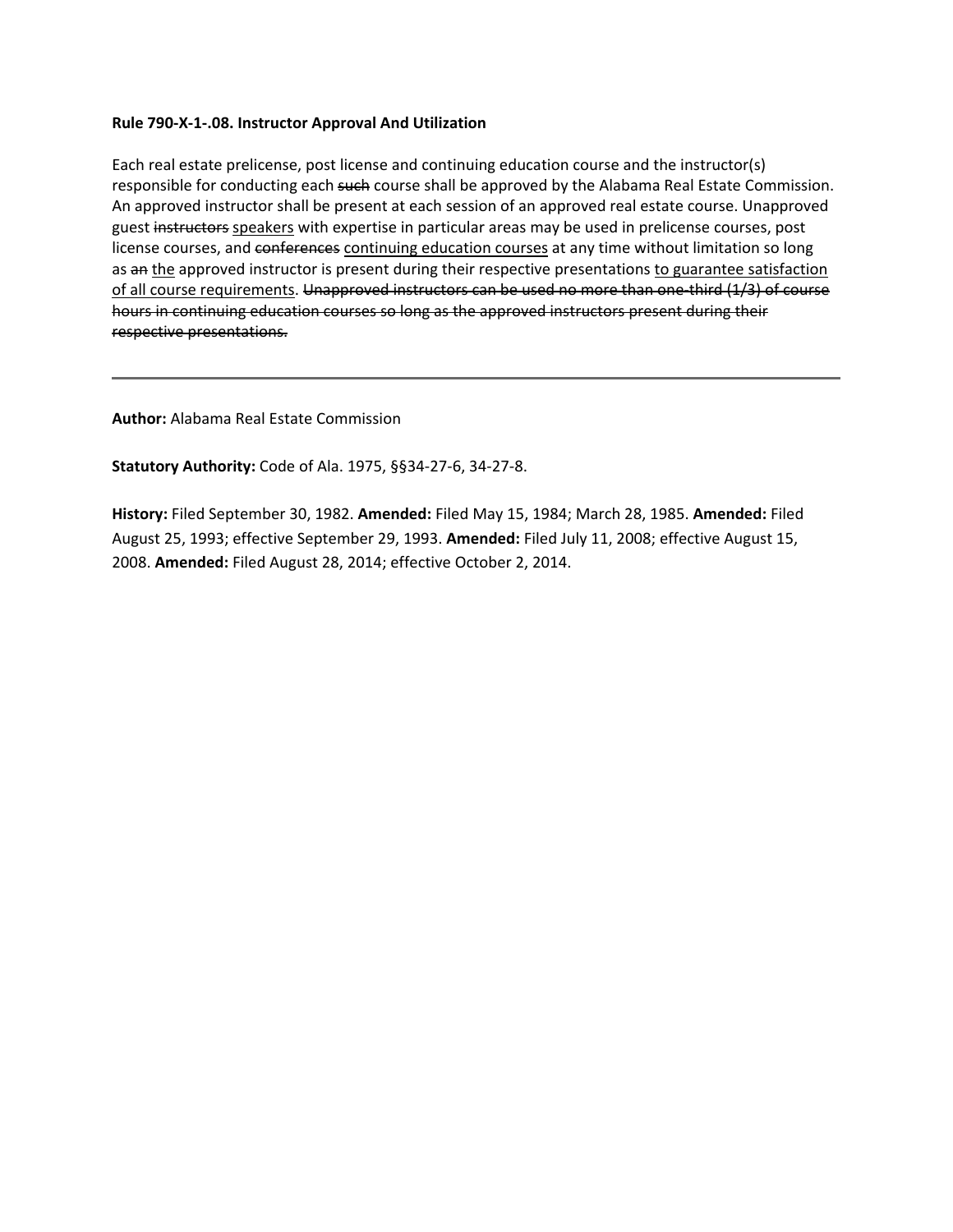## <span id="page-7-0"></span>**Rule 790-X-1-.10. Application, Fees And Renewal Requirements For Instructors, Courses, Administrators, And Schools.**

(1) License and approval periods begin on October 1 of each odd numbered year and conclude on September 30 of the second year of the period.

(2) Instructor approval: Instructors shall submit application for approval as required by the Commission. The initial fee for instructor approval shall be \$50 per year or any portion thereof except that instructors who teach only elective continuing education shall pay an initial fee of \$25 per year or any portion thereof.

(3) Course approval: Instructors shall submit application for course approval as required by the Commission. Applications shall include an outline, learning objectives and learning strategies. The initial course review fee shall be \$100. An initial course constitutes either one being submitted for the first time or an existing course which incurs substantial changes as determined by the Commission. With the exception of distance education courses, all courses for which the Commission supplies a course outline do not require the \$100 initial course review fee for approval.

(4) School licensure: Proprietary schools that offer prelicense and post license courses shall submit application for licensure as required by the Commission and the initial license fee shall be \$250 per year or any portion thereof.

(a) Application for school licensure shall include appropriate license fee and verification of surety bond.

(b) Any proprietary school offering prelicense and/or post license courses in more than one location shall have a licensed branch school for each location using the same application procedure as the principal school.

(c) Any change of the name or address of a licensed school requires a written notice to be sent to the Commission within ten (10) days of making the change in order for a new license to be issued.

(5) School approval. Schools that offer only continuing education courses and accredited colleges and universities shall submit application for approval as required by the Commission. There is no fee for school approvals.

(6) Administrator approval: All schools shall name an individual associated with the school to serve as the administrator. The administrator shall be the person responsible for all course offerings and activities related to real estate education that are offered at the school and all acts governed by applicable rules which govern the operation of the school. Administrators shall submit application as required by the Commission. If an Administrator leaves a school, a new Administrator shall be approved within ten business days for the school to continue offering courses. If an Administrator is not approved within ten days, the school shall become inactive until an Administrator is approved.

(7) Renewal reminders for instructors, courses, schools and administrators shall be sent by August 1 of the second year of the approval period.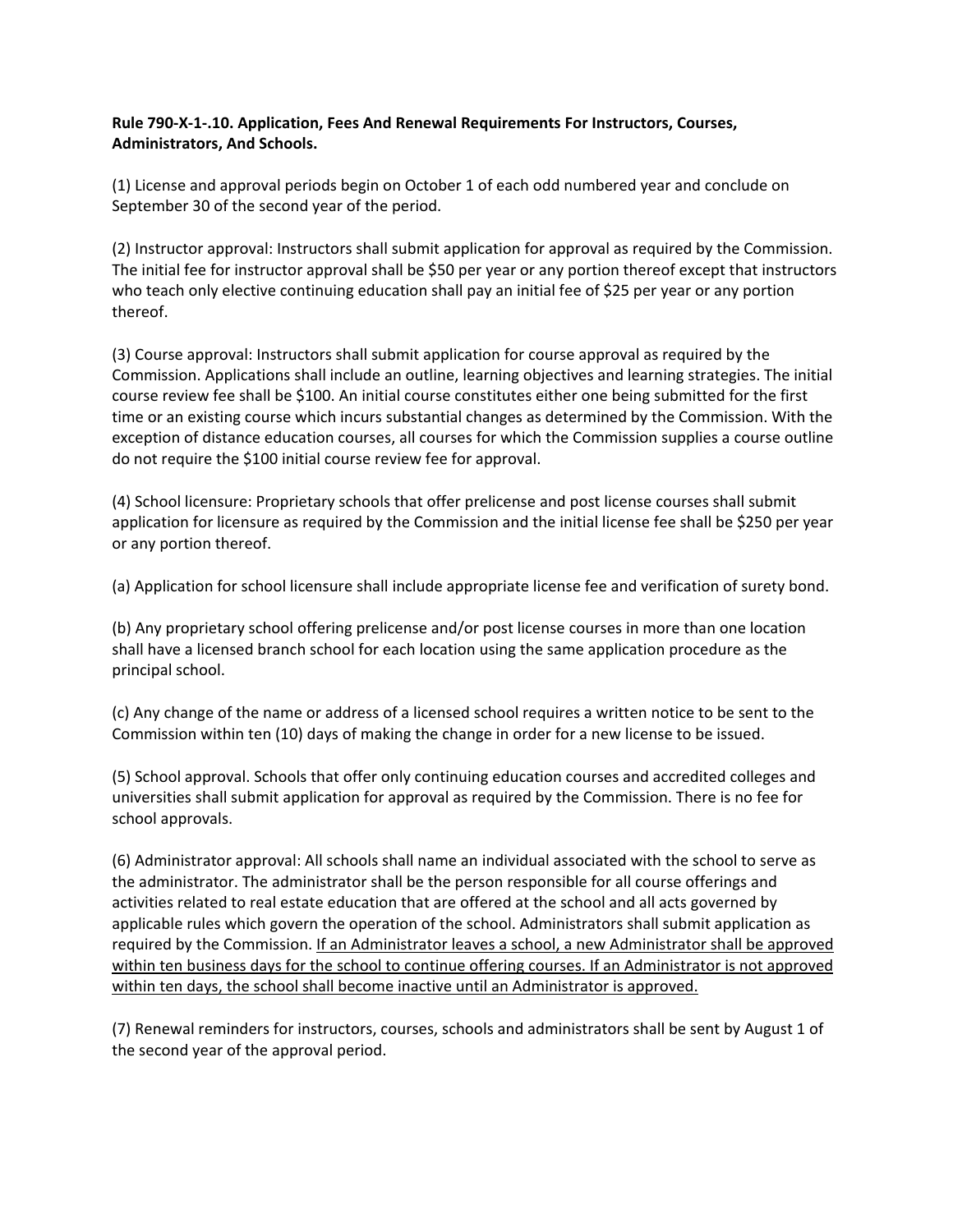(8) Instructor renewal: Instructors shall renew their instructor approval no later than September 30 of the second year of each approval period. Failure to meet this deadline shall result in the instructor being placed on inactive status until the instructor meets all renewal requirements. If placed on inactive status, the instructor shall not teach any classes until the approval is renewed. If renewal requirements are not met by December 31 of the first year of the next approval period, the approval shall not be renewed and the instructor shall apply as an original applicant and meet all requirements applicable to new instructors. The fee for instructor renewal shall be \$100 for the two year approval period. For those who teach only elective continuing education the fee shall be \$50 for the two year approval period.

(a) Prelicense and post license instructors shall complete 12 hours of instructor training courses approved by the Commission no later than September 30 of the second year of each approval period. These instructor training courses shall be taken in addition to the continuing education courses required for renewal of a salesperson or broker license. Instructor training courses may not be used to satisfy requirements for renewal of a real estate license nor may courses taken for real estate license renewal be used to satisfy requirements for instructor renewal.

(b) Instructor applicants approved in the second year of the approval period, instructors who teach only continuing education courses or full time college instructors shall not be required to complete 12 hours of instructor training courses for renewal of instructor approval.

(9) Course Renewal: In order to retain approval for each course, the instructor shall submit the renewal fee and an updated outline, learning objectives and learning strategies. Instructors shall renew courses no later than September 30 of the second year of each approval period. Failure by instructors to meet the September 30 deadline for course renewal shall result in course approval being placed on inactive status until the instructor meets all renewal requirements. If course renewal requirements are not met by December 31 of the first year of the next approval period, the course may not be renewed and the instructor shall submit a new course application and meet all requirements applicable to new courses. The fee for course renewal shall be \$50 per course for the two year approval period. All courses for which the Commissioner supplies a course outline do not require the \$50 renewal fee.

(10) Administrator renewal: Administrators shall renew their approval no later than September 30 of the second year of each approval period. Failure to meet this deadline shall result in both the administrator approval and school license or approval being placed on inactive status until the renewal requirements are met. If renewal requirements are not met by December 31 of the first year of the next approval period, the approval may not be renewed and the administrator shall apply as an original applicant and meet all requirements applicable to new administrators.

(11) School renewal: Administrators shall renew the school licensure or approval online as required by the Commission no later than September 30 of the second year of each license or approval period. Failure to meet this deadline shall result in the school being placed on inactive status. If placed on inactive status, the school shall not offer any more classes until the licensure or approval is renewed. If renewal requirements are not met by December 31 of the first year of the next approval period, the licensure or approval may not be renewed and the school shall apply as an original applicant and meet all requirements applicable to new schools. The license renewal fee for proprietary schools which offer prelicense and post license courses shall be \$250 for the two year license period.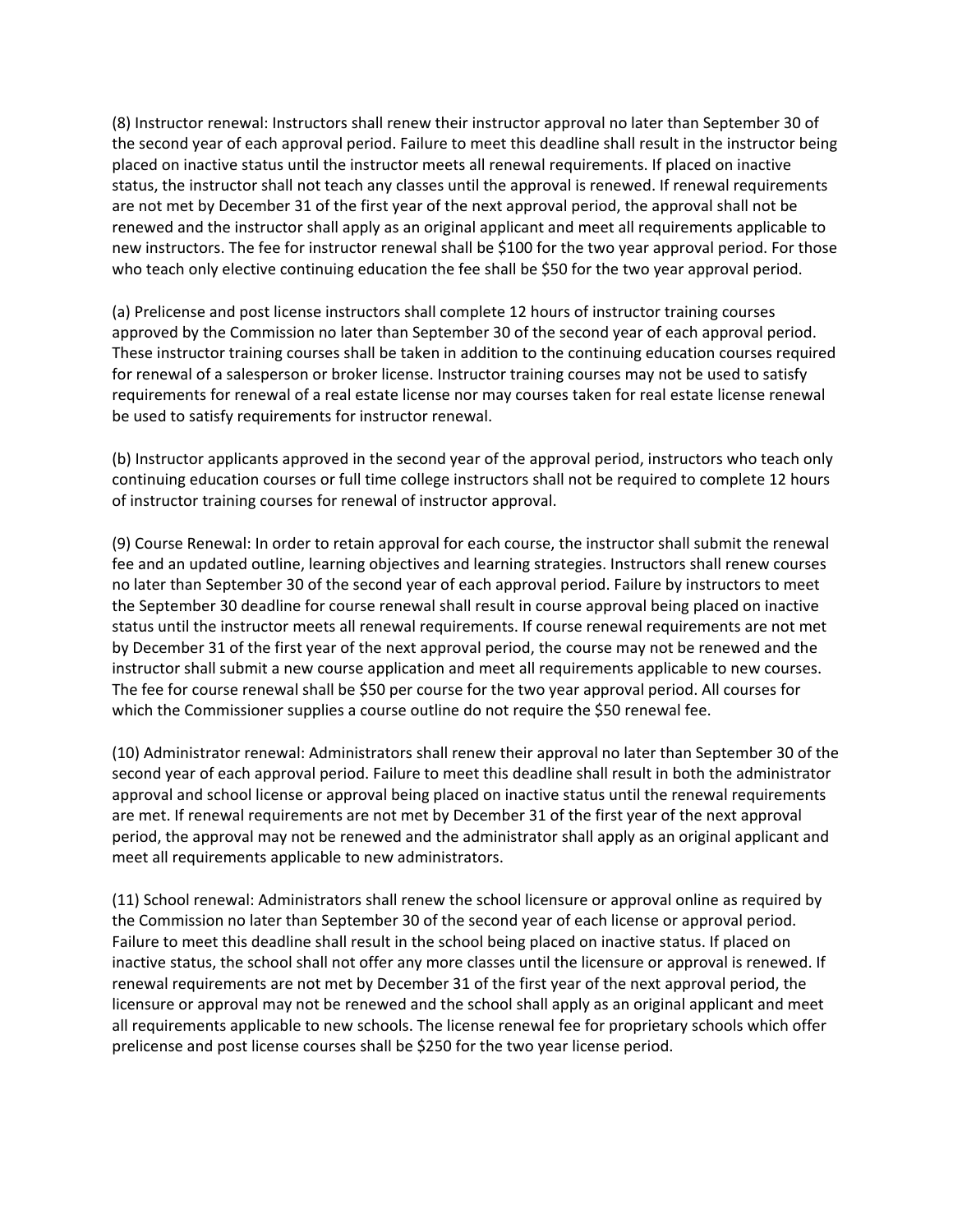(12) Instructors who teach only college credit courses shall not be required to pay either the initial instructor or course application fee or the instructor or course renewal fee and shall not be subject to instructor renewal requirements.

(13) All instructors shall attend training programs as directed by the Commission in order to retain approval.

**Author:** Alabama Real Estate Commission

**Statutory Authority:** Code of Ala. 1975, §§34-27-6; 34-27-8.

**History: New Rule:** Filed August 29, 2000; effective October 3, 2000. **Amended:** Filed November 8, 2000; effective December 13, 2000. **Amended:** Filed September 18, 2001; effective October 23, 2001. **Amended:** Filed May 1, 2003; effective June 5, 2003. **Amended:** Filed November 25, 2003; effective December 30, 2003. **Amended:** Filed August 31, 2004; effective October 5, 2004.**Amended:** Filed August 30, 2005; effective October 4, 2005. **Amended:** Filed August 25, 2006; effective September 28, 2006. **Amended:** Filed June 21, 2007; effective July 26, 2007. **Amended:** Filed July 11, 2008; effective August 15, 2008. **Amended:** Filed August 27, 2009; effective October 1, 2009. **Amended:** Filed September 6, 2013; effective October 11, 2013.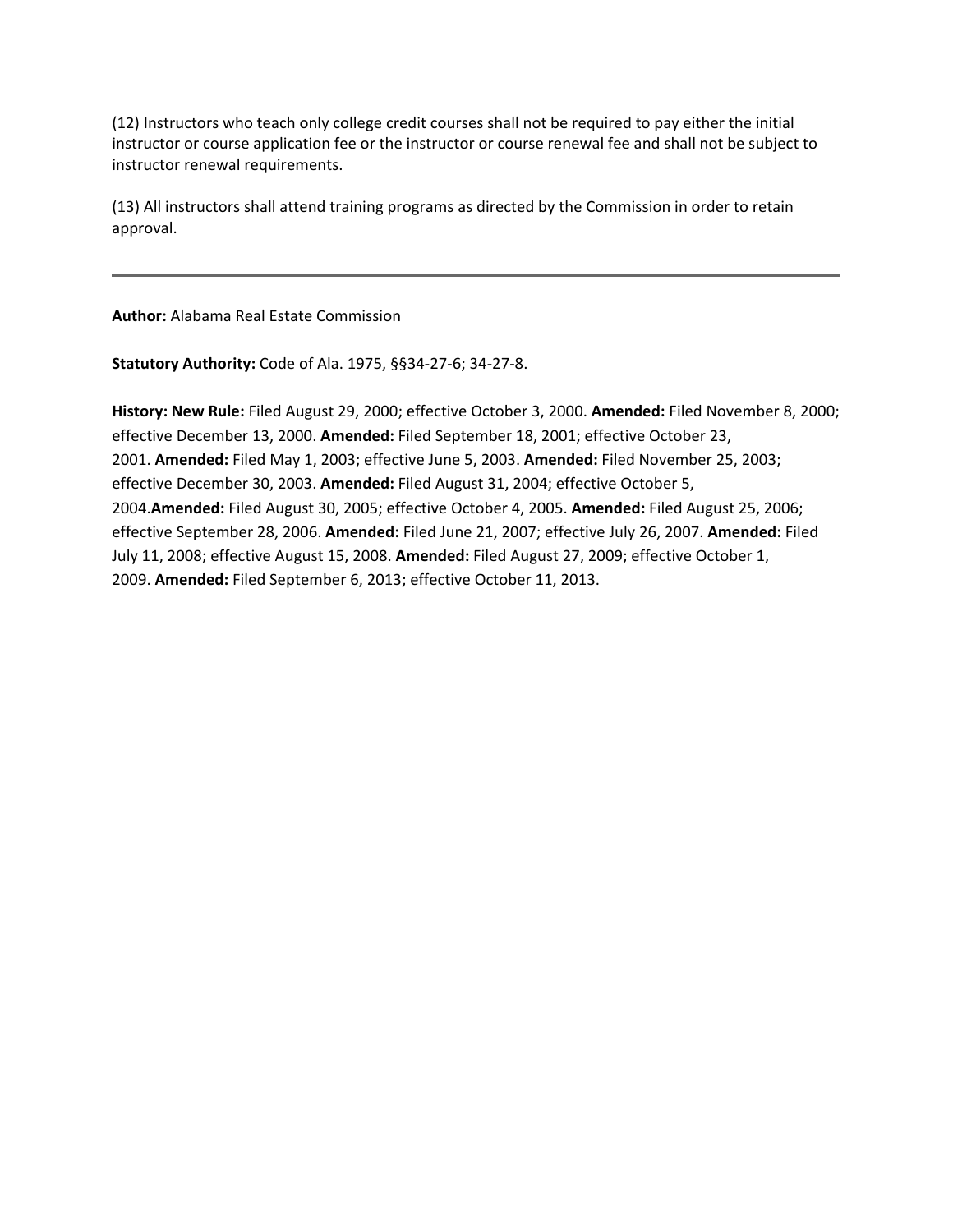#### <span id="page-10-0"></span>**Rule 790-X-1-.11. Course Content For Continuing Education.**

(1) To meet continuing education requirements, licensees shall complete fifteen (15) clock hours each license period as set out below beginning October 1, 2012:

(a) Three (3) clock hours in Risk Management – Level 1. In this level, brokers and salespersons shall take the Risk Management: Avoiding Violations course.

(b) Three (3) clock hours in Risk Management – Level 2. In this level, all brokers shall take the Risk Management for Brokers course. All salespersons Salespersons shall take the Risk Management for Salespersons course<sub>s</sub>, the Risk Management for Brokers course, or an Other industry-specific Risk Management courses approved for Level 2 credit by the Commission may be taken for elective credit.

(c) Nine (9) clock hours in Commission-approved courses

(2) The curriculum for continuing education courses offered for elective credit shall consist of subjects which are "core" real estate and which will assist the licensee in fulfilling the Commission's objective statutory duty of protecting the public. Some examples of acceptable subject matter are License Law, RECAD (Real Estate Consumer's Agency and Disclosure Act), real estate ethics, real estate financing, appraisal and valuation, fair housing, truth-in-lending, agency relationships, agency disclosure, liability of real estate agents, writing contracts, handling escrow funds, environmental issues, negotiating techniques, listing and buyer presentations, writing and presenting offers, showing property, sales skills, communication skills, marketing, certain financial calculator courses, computer courses which are real estate specific and how to utilize technology in the practice of real estate. Examples of unacceptable subject matter are motivational courses, personal development courses, sales meetings, in-house training and orientation courses. All course topics and content are subject to approval by the Commission.

**Author:** Alabama Real Estate Commission

**Statutory Authority:** Code of Ala. 1975, §§34-27-6; 34-27-8; 34-27-35.

**History:** Filed August 27, 1986. **Ed Note:** Former Rule No 790-X-1-.09 entitled "Instructor Qualifications" was amended and moved to become Rule No 790-X-1-.07. **Amended:** Filed May 17, 1988; August 15, 1988; January 31, 1989; January 30, 1990; September 13, 1990. Emergency rule filed October 1, 1990. **Amended:** Filed December 6, 1990; October 22, 1991; December 9, 1992. **Amended:** Filed August 25, 1993; effective September 29, 1993. **Amended:** Filed January 18, 1994; effective February 22, 1994.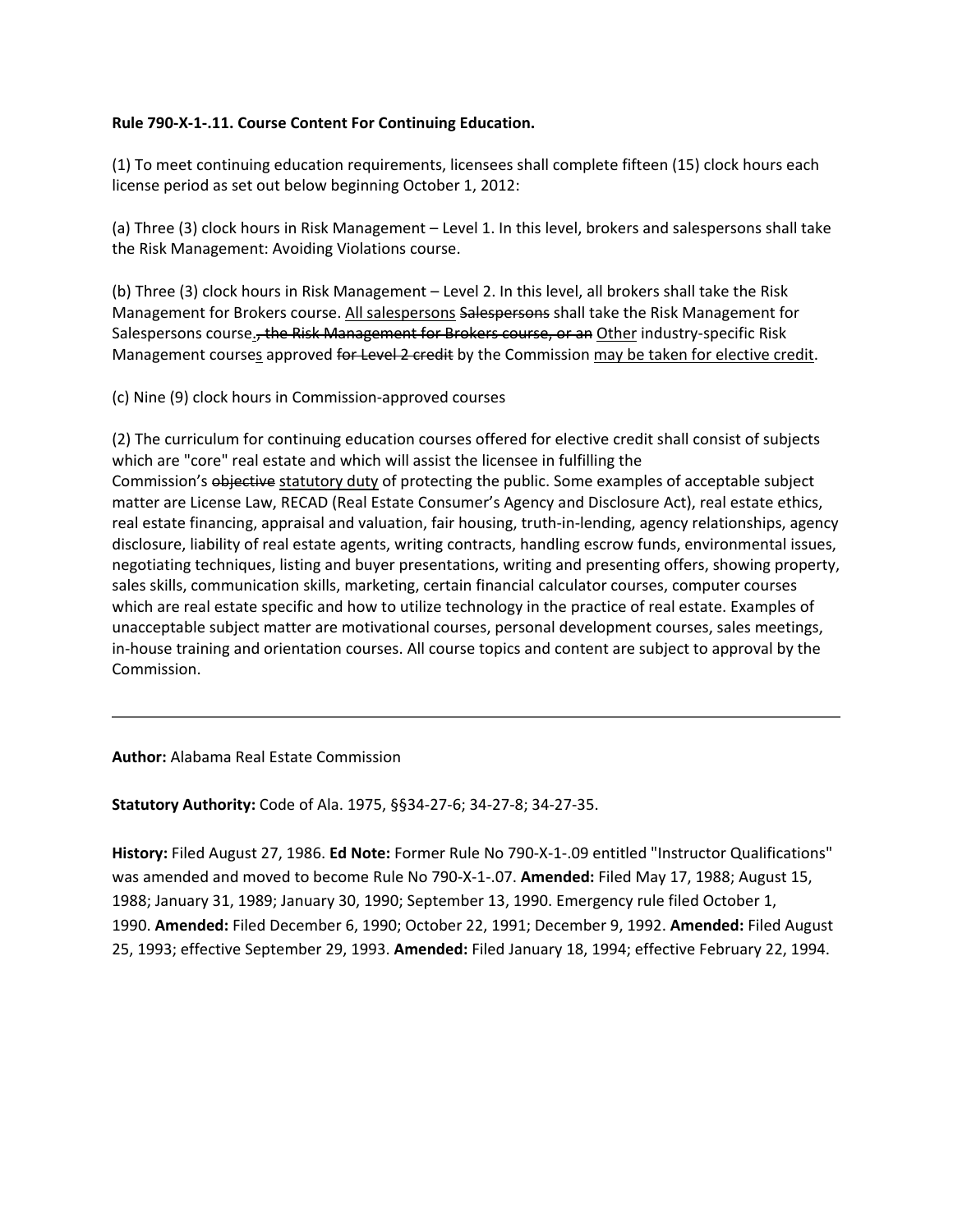### <span id="page-11-0"></span>**Rule 790-X-1-.12. Continuing Education Course Approval And Requirements.**

(1) All instructors of continuing education courses shall apply for course approval on a form prescribed by the Commission along with a \$100 course review fee and all required documents. Applications for courses shall be submitted online as required by the Commission.

(2) Approved continuing education courses shall be taken from a Commission approved school and taught only by approved instructors. Otherwise those completing the course shall not receive credit toward meeting continuing education requirements.

(3) In order to be approved for continuing education credit, courses shall contain a minimum of three (3) clock hours of instruction. A licensee shall not earn more than nine (9) hours of continuing education credit in any one day. Upon special request courses which contain one and one-half (1 1/2) hours may be approved by the Commission.

(4) Administrators shall not advertise courses out as approved, enroll students or conduct classes for which students expect to earn continuing education credit prior to the course instructor receiving written approval from the Commission. Course instructors shall submit the course application to the Commission at least 14 days prior to the proposed beginning date of the course.

(5) Administrators shall report all required course information including the exact location, times and dates of the courses to the Commission via the electronic submission program provided by the Commission at least one week five (5) business days prior to the beginning of each course. Should changes occur in this information, the administrator shall submit the changes immediately via the electronic submission program provided by the Commission. Business days are Monday through Friday and do not include federal holidays, state holidays and weekends.

(6) Administrators shall within 10 days of course completion, report credit for the students who successfully completed the course to the Commission via the electronic submission program provided by the Commission. Credit completed on or before September 30 of a renewal year shall be entered before midnight of September 30 to avoid possible disciplinary action.

(7) Each school shall maintain permanent records for its students showing registration, attendance, course credit submission via the electronic submission program provided by the Commission, and any other documentation required by the Commission for a minimum of four (4) years. If a school closes because it merges with another school or is bought by another school, the records for the previous four years shall be turned over to and become the responsibility of the new school. If a branch school closes, the records for the previous four years shall be turned over to and become the responsibility of the principal school. In the event a school closes and there is no school to whom the records would revert, the records for the previous four years must be turned over to the Commission.

(8) No more than one-third of any continuing education class can be presented through video unless the course is an ARELLO certified distance education course.

(9) Students shall attend 100% of the course offering in order to be awarded continuing education credit. Instructors may take a 10-minute break after each 50 minutes of instruction. Credit shall not be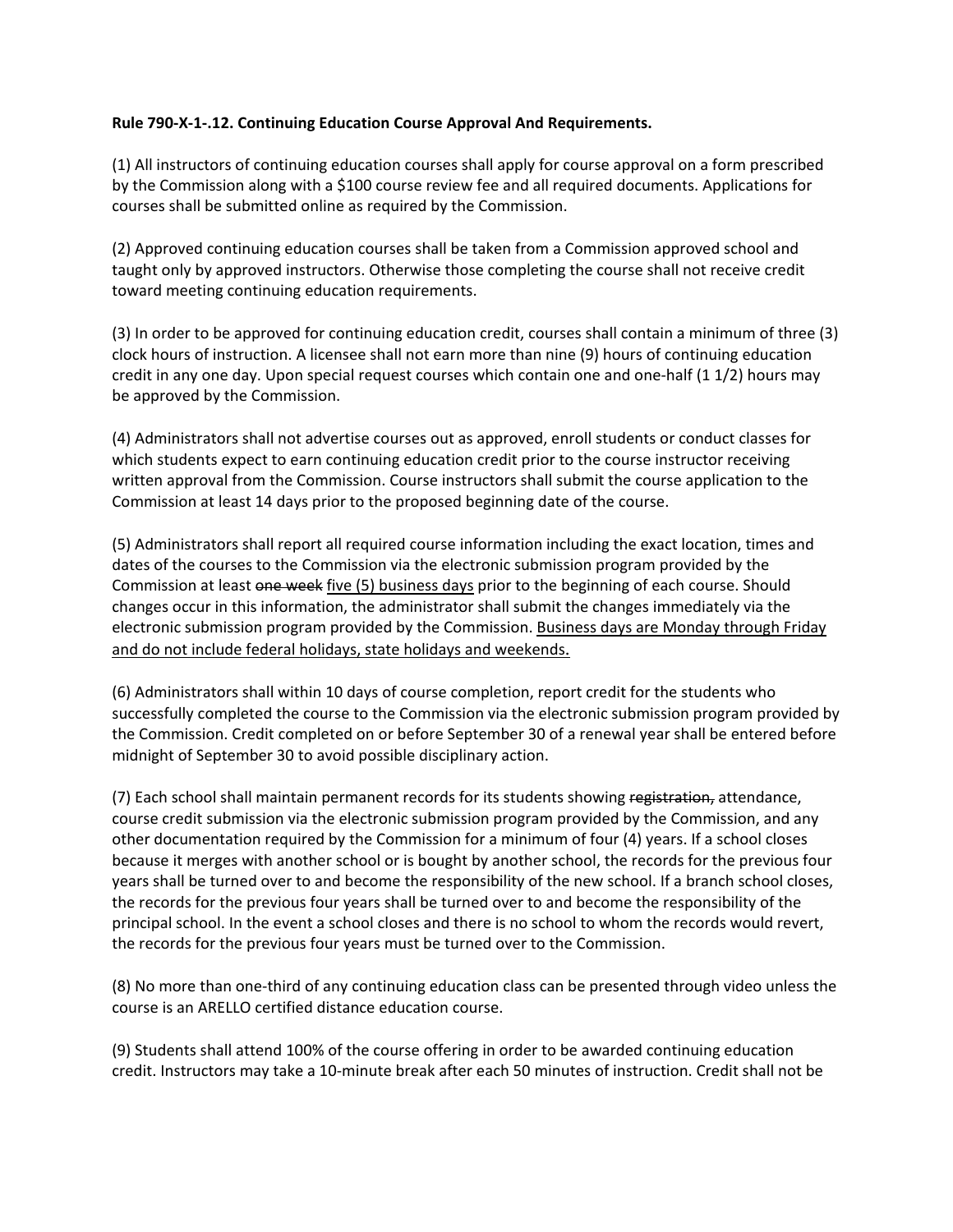given for time spent on meals or other unrelated activities. The instructor and school shall not issue credit to students who do not attend 100% of the course offering.

(10) Prior to becoming licensed, a person shall not earn real estate continuing education credit.

(11) Any licensee who completes the entire 60 hour broker prelicense course or the entire 30 hour post license course shall earn 15 clock hours of continuing education credit which shall satisfy all continuing education requirements for the current license period.

(12) Instructors and schools shall provide each student in any approved continuing education class with instructions on how they can check continuing education credit and electronically submit a course evaluation on the Commission's Web site website.

(13) Any licensee who completes a continuing education classroom course in another state which is approved by any state may receive credit in Alabama for successful completion of that course by submitting appropriate documentation as prescribed by the Commission including verification of approval by any state, the number of hours for which the course is approved, and course completion. Such courses shall count as elective continuing education credit only. These courses shall not be subject to renewal procedures, instructor application and fee or the course review fee.

#### **Author:** Alabama Real Estate Commission

**Statutory Authority:** Code of Ala. 1975, §§34-27-6, 34-27-8, 34-27-32, 34-27-35.

**History:** Filed August 27, 1986. **Ed Note:** Former Rule 790-X-1-.11 entitled "Waiver of Course Requirements under Certain Conditions" moved in its entirety to become Rule 790-X-1- .18. **Amended:** Filed May 17, 1988; August 15, 1988. Emergency rule filed October 1, 1990. **Amended:** Filed December 6, 1990; February 6, 1991; August 7, 1992. **Amended:** Filed August 23, 1993; effective September 27, 1993. **Amended:** Filed August 23, 1996; effective September 27, 1996. **Amended:** Filed August 3, 1998; effective September 7, 1998. **Amended:** Filed August 29, 2000; effective October 3, 2000. (**Ed. NOTE:** Former Rule 790-X-1-.11 was moved in its entirety to become 790- X-1-.12, as per this certification). **Amended:** Filed September 18, 2001; effective October 23, 2001. **Amended:** Filed November 25, 2003; effective December 30, 2003. **Amended:** Filed August 31, 2004; effective October 5, 2004. **Amended:** Filed August 25, 2006; effective September 28, 2006. **Amended:** Filed April 24, 2007; May 29, 2007. **Amended:** Filed July 11, 2008; effective August 15, 2008. **Amended:** Filed May 27, 2009; effective July 1, 2009. **Amended:** Filed August 27, 2009; effective October 1, 2009. **Amended:** Filed September 6, 2013; effective October 11, 2013.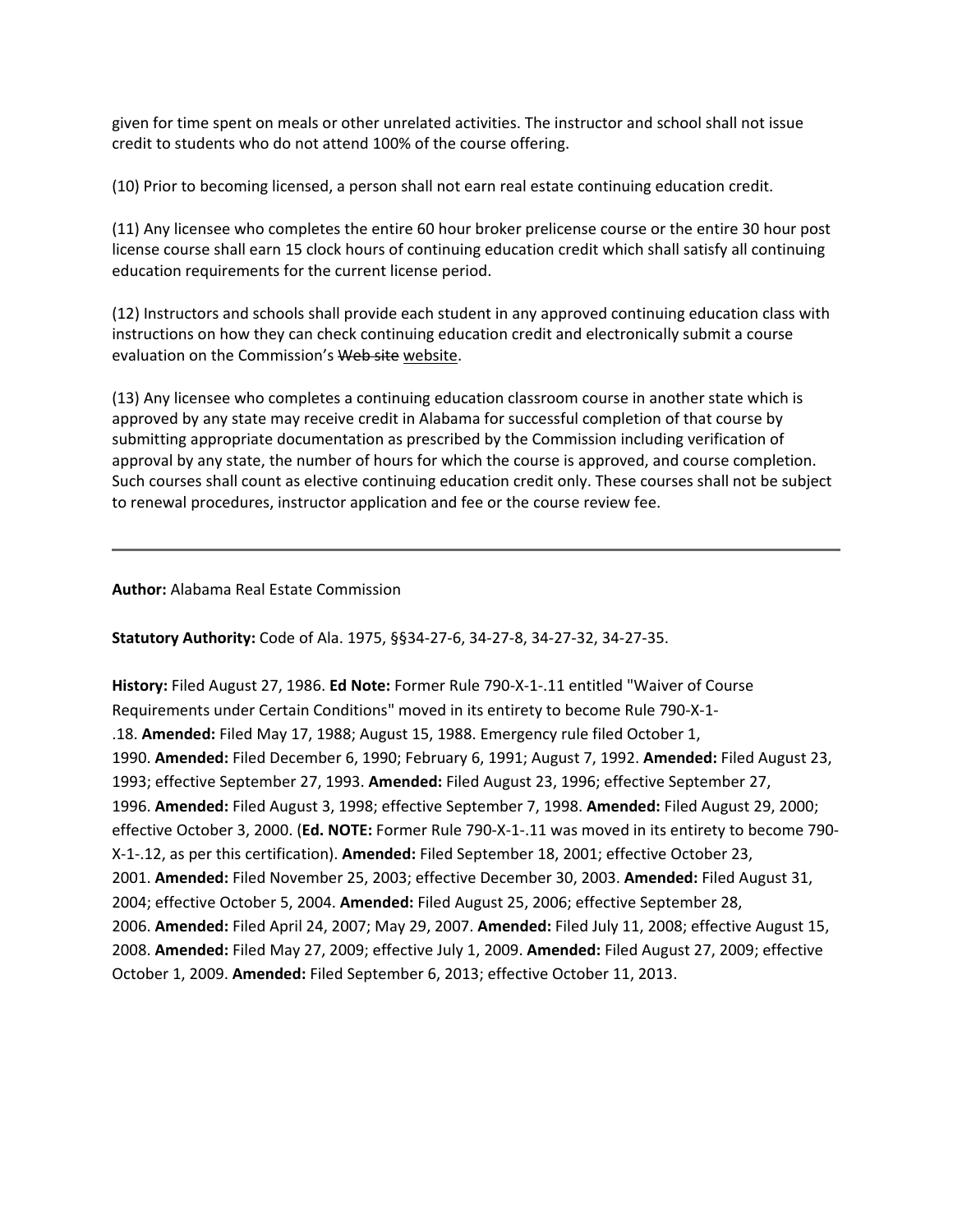# <span id="page-13-0"></span>**Rule 790-X-1-.16. Audits Of Approved Schools And Instructors.**

(1) All schools and instructors shall be subject to audit to ensure compliance with the Real Estate License Law and the Rules and Regulations of the Alabama Real Estate Commission. In the event of such an audit, the responsible individual shall make available to the authorized representative of the Commission all documentation and information requested which is necessary for the audit. This information may include but is not limited to:

(a) a list of all guest lecturers and substitutes within the past six (6) months

(b) registration and attendance records, credit entry verification, and licensing process and deadline forms when appropriate

(c) classroom facilities as set forth in Commission rules

- (d) school advertisements
- (e) course examinations and answer sheets when appropriate
- (f) classroom management as set forth in Commission rules

(g) any provision identified in Commission rules that could lead to disciplinary action

(2) The Commission representative(s) may make photocopies of records which the education provider is required to maintain by the Real Estate License Law or by Rules and Regulations of the Commission.

**Author:** Alabama Real Estate Commission

**Statutory Authority:** Code of Ala. 1975, §§34-27-6, 34-27-8.

**History:** Filed August 27, 1986. **Amended:** Filed August 15, 1988 (Rule title changed Rule previously entitled "Review of Approved Courses.") **Amended:** Filed August 31, 2004; effective October 5, 2004. **Amended:** Filed August 25, 2006; effective September 28, 2006. **Amended:** Filed May 27, 2009; effective July 1, 2009. **Amended:** Filed August 27, 2009; effective October 1, 2009.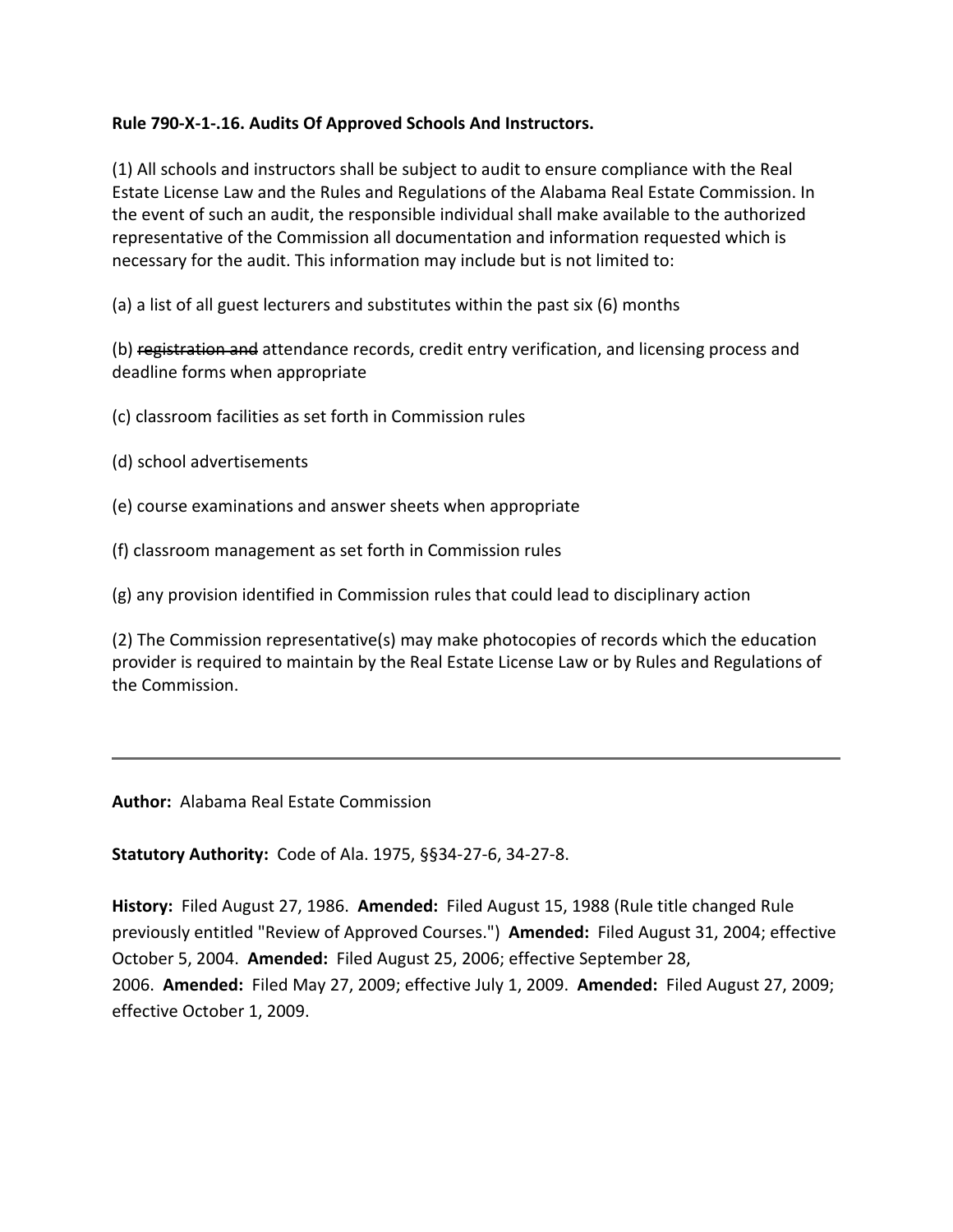<span id="page-14-0"></span>**Rule 790-X-1-.17. Disciplinary Actions For Instructors, Administrators And Schools/Course Sponsors.**

For instructors and administrators who also hold a real estate license the Commission may take disciplinary action against the real estate license and/or the instructor or administrator approval as provided in §34-27-36 when the instructor or administrator is found guilty of any of the provisions set out below. For instructors and administrators who do not hold a real estate license and for schools the Commission may revoke or suspend or may warn of the possibility of revoking or suspending the approval of any instructor or administrator, or the approval or license of a school found guilty of any of the provisions set out below. These shall apply when the accused: The Commission may take disciplinary action against an instructor, an administrator or a school in accordance with §34-27-6 for violation of any of the following:

(1) Is a party to any falsification of any document or other information provided to the Commission.

(2) Publishes or causes to be published any advertising which is not in accordance with Commission rules.

(3) Is guilty or has been found guilty of violating or disregarding any provision of the Alabama Real Estate License Law or any rule, regulation or order of the Commission.

(4) Engages in conduct which constitutes or demonstrates dishonest dealings, bad faith or untrustworthiness.

(5) Fails to file with the Commission, either by paper or electronically, accurate and complete records or fails to furnish any documents at the request of the Commission by the required deadlines.

(6) Awards credit to any student who fails to comply with the student attendance participation standards as set forth in Commission rules.

(7) Fails to obtain a license for each location where the school offers a prelicense or post license course.

(8) Does an inadequate job of teaching the curriculum required by the Commission or submitted to be approved by the Commission as evidenced by the use of inaccurate, inappropriate and outdated teaching materials/information, student's poor performance on the state examination, student evaluations and/or Commission audits. This shall include failing to teach the content contained in the detailed content outline approved by the Commission.

(9) Takes no action to correct problems as identified in Commission audits.

(10) After receiving written warning from the Commission, continues to make inaccurate comments to students regarding course content or continues to offer opinions represented as being the law on or principles of law to students which are in conflict with any material contained in a Commission prescribed or approved course.

(11) Engages in unprofessional behavior and/or inappropriate conduct in the classroom including but not limited to regular tardiness, disorganization, the use of profanity, ridicule, and sarcasm directed at subject matter, students or others, telling offensive jokes, and making inappropriate remarks unrelated to the subject matter.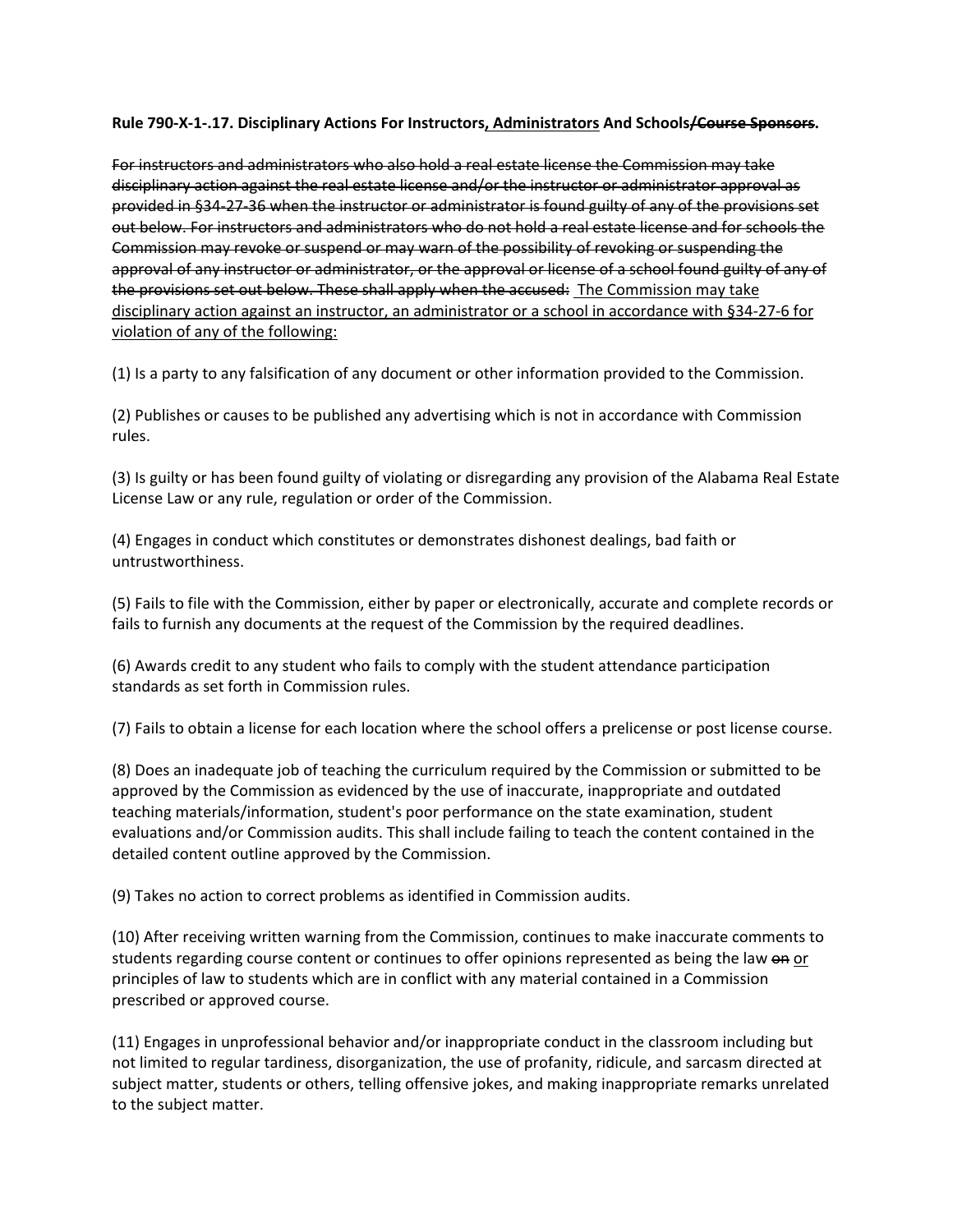(12) Fails to identify course objectives and display adequate knowledge of subject matter in presentation of information and answering of student questions.

(13) Fails to utilize a variety of teaching methods to accommodate visual, auditory, and tactile learning styles. Instructors shall not limit instruction to lecture, reading text material, utilizing audio-visual technology, or studying questions similar to those on the licensing examination which do not utilize interactive instructional techniques. Examples of interactive instructional techniques include but are not limited to role play, case studies, games, group work, etc.

(14) A revocation of instructor or school license or approval shall be for a period of two years. Any instructor or school whose license or approval has been suspended or revoked shall not be relicensed, reapproved, or reinstated without meeting all current instructor or school requirements and receiving approval from the Commission.

**Author:** Alabama Real Estate Commission

**Statutory Authority:** Code of Ala. 1975, §§34-27-6, 34-27-8, 34-27-33.

**History:** Filed November 21, 1983. **Ed Note:** Formerly Rule No 790-X-1-.12 moved in its entirety to become Rule No 790-X-1-.17 when new Rule No 790-X-1-.12 entitled "Exemptions from Continuing Education" was filed on August 27, 1986. **Amended:** Filed August 15, 1988 (Rule title changed Rule Previously entitled "Withdrawal of Approval."). **Amended:** Filed October 22, 1991. **Amended:** Filed: August 25, 1993; effective September 29, 1993.**Amended:** Filed June 9, 1994, effective July 14, 1994. **Amended:** Filed August 3, 1998; effective September 7, 1998. **Amended:** Filed August 29, 2000; effective October 3, 2000. **Amended:** Filed September 18, 2001; Effective October 23, 2001. **Amended:** Filed August 25, 2006; effective September 28, 2006. **Amended:** Filed June 21, 2007; effective July 26, 2007. **Amended:** Filed July 11, 2008; effective August 15, 2008. **Amended:** Filed May 27, 2009; effective July 1, 2009. **Amended:** Filed August 27, 2009; effective October 1, 2009. **Amended:** Filed August 27, 2009; effective October 1, 2009. **Amended:** Filed August 27, 2012; effective October 1, 2012.**Amended:** Filed September 6, 2013; effective October 11, 2013. **Amended:** Filed August 28, 2014; effective October 2, 2014.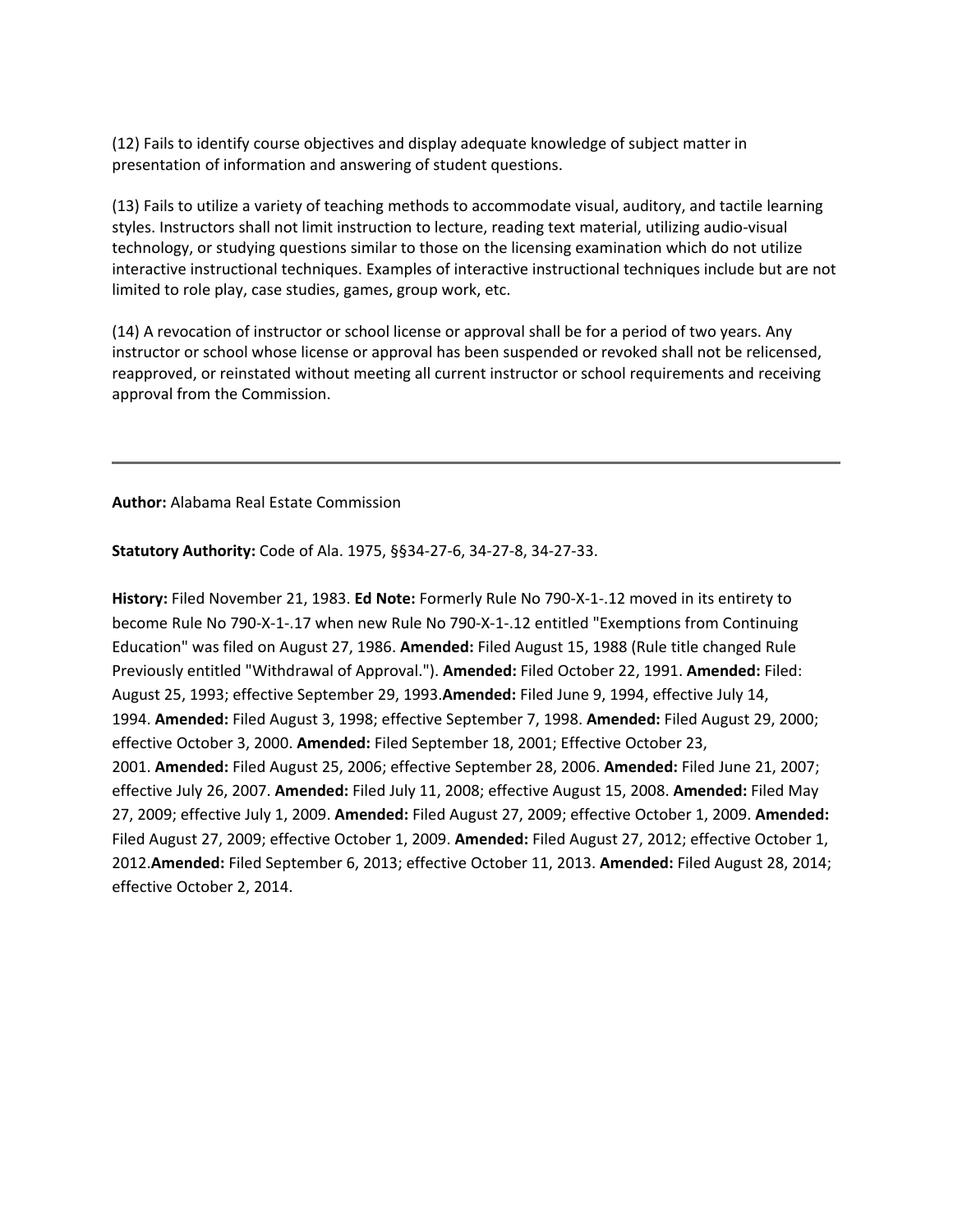### <span id="page-16-0"></span>**Rule 790-X-1-.18. Reciprocal License Requirements.**

(1) Applicants for a reciprocal license shall have a current license in a qualifying state either on active or inactive status which is not a reciprocal or nonresident license. A qualifying state is one in which the applicant completed prelicense course work and passed a comprehensive examination which contained general real estate in addition to state law. This shall be evidenced by a certification of licensure (license history) that is obtained from the qualifying state within the 120 days immediately prior to the issuance of an Alabama license. For initial licensure as a reciprocal salesperson or broker, at minimum the certification of licensure shall show:

(a) Name and address of the licensee; and

(b) Status of the license (current, renewed, not renewed, expired, lapsed, etc.) and

(c) Type of license (salesperson, broker, etc.); and

(d) Period of time the license has been active and inactive over at least the previous 36 months; and

(e) If the applicant passed an examination; and

(f) Whether the examination consisted of the national and state portion or only the state portion; and

(g) Record of any disciplinary action against the licensee; and

(h) Any other documentation the Commission may require.

(2) Persons who hold an entry level license in the qualifying state; i.e., a salesperson license in most states, shall apply for a reciprocal salesperson license in Alabama provided all other eligibility requirements are met. For single licensing states, the first level of broker licensing equates to salesperson licensing in Alabama.

(3) Persons who hold a license that is beyond entry level in a qualifying state, i.e., a broker license in most states, shall apply for a reciprocal broker license in Alabama provided all other eligibility requirements are met. For single licensing states, the second level of licensing or higher equates to broker licensing in Alabama.

(4) If potential reciprocal applicants have questions regarding their eligibility for licensure, they shall submit a "Request for Determination of Reciprocal Licensing Eligibility" along with a certification of licensure to the Commission for review and determination of eligibility. The form may be obtained from the Commission's website at [www.arec.alabama.gov.](http://www.arec.alabama.gov/)

(5) In addition to license requirements in Section 34-27-32(a) and (b) of License Law, applicants for a reciprocal salesperson or a reciprocal broker license shall meet the following requirements before applying for a reciprocal license.

(a) Complete six (6) hours of reciprocal salesperson prelicense or reciprocal broker prelicense coursework prescribed by the Commission in order to qualify for the reciprocal license examination. These six hours of coursework shall not qualify for continuing education credit.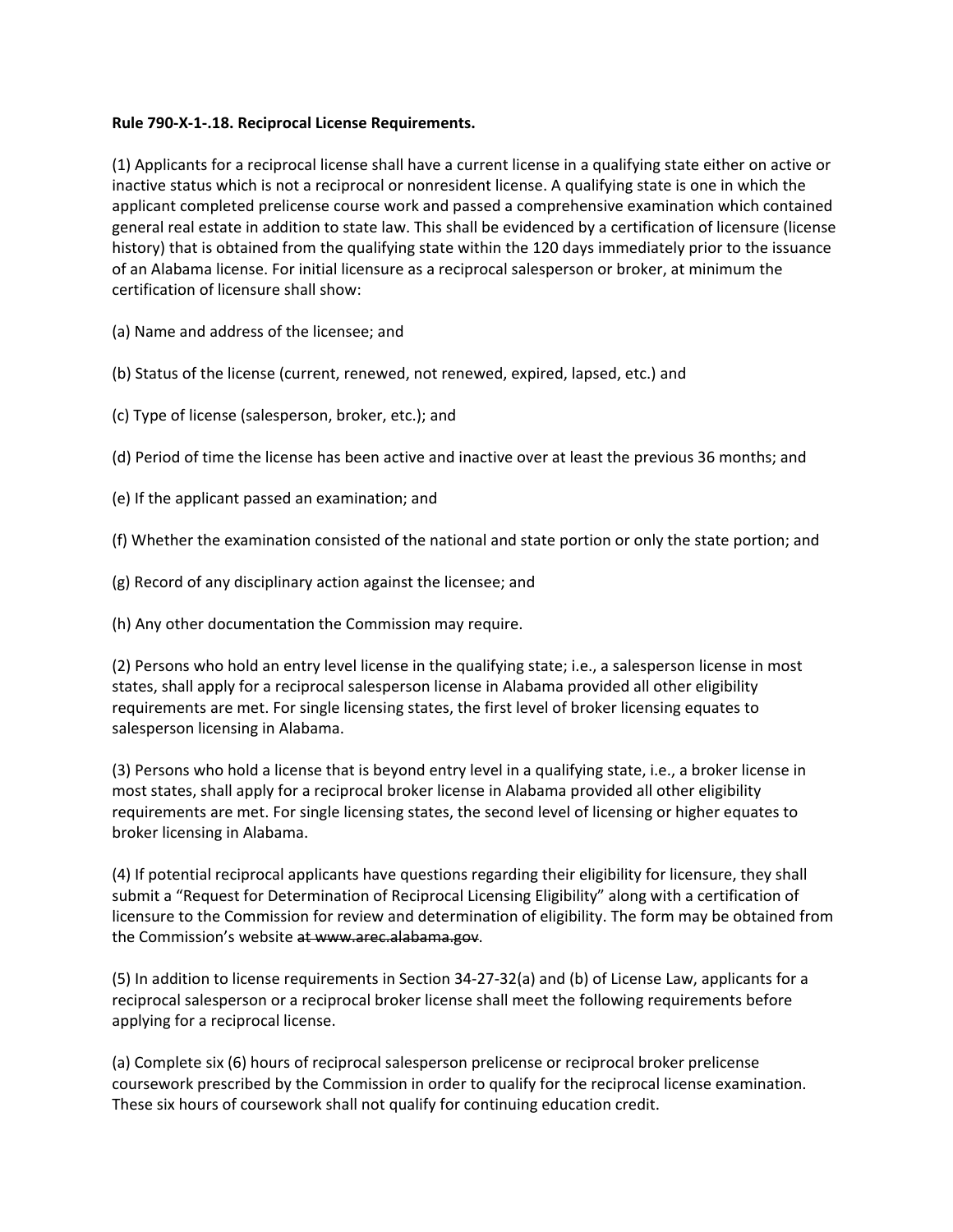(b) Pass the reciprocal salesperson or reciprocal broker license examination offered by the testing agency under contract with the Commission. The examination appointment shall be made and the examination fee paid to the testing agency as published in the Candidate Handbook. When the registration has been processed, the applicant shall be notified of the time to report to the exam center. Unscheduled candidates shall not be admitted.

(6) An examination fee shall be paid for each scheduled examination whether or not the applicant takes the exam unless the applicant is rescheduled in accordance with policies as specified in the Candidate Handbook. Applicants who fail the examination may retake the examination by following application procedures as outlined in the Alabama Candidate Handbook.

(7) Reciprocal salesperson and reciprocal broker license applicants shall pass the examination within 12 months immediately following the date of completion of the reciprocal prelicense course approved by the Commission. Reciprocal applicants who fail to meet this requirement shall be required to again successfully complete the appropriate reciprocal prelicense course and pass the appropriate reciprocal license examination.

(8) The passing grade for both the reciprocal salesperson and reciprocal broker examinations shall be seventy (70). A time limit of one hour is allotted for completion of the required examination.

(9) Upon completing the course hours the administrator shall electronically submit the course credit to the Commission. Reciprocal applicants shall not be allowed to schedule the reciprocal salesperson examination or reciprocal broker examination until course credit has been submitted.

(10) Instructors and schools administrators shall provide each student who completes the reciprocal salesperson or reciprocal broker prelicense course with the Commission approved reciprocal prelicense course evaluation form and instructions on where to access the Commission-approved prelicense course evaluation send it. Instructors and schools administrators shall also provide each student with information explaining the licensing process and deadlines.

(11) Reciprocal licensees shall meet continuing education requirements by complying with either paragraph (a) or paragraphs (b) and (c) below:

(a) Complete the appropriate 15 hours of continuing education courses approved by the Alabama Real Estate Commission.

(b) Submit to the Commission a certification of licensure or letter that is issued by the regulatory agency in the state where prelicense course work was completed and the licensing examination was passed. The certification of licensure or letter shall at minimum show: 1. the type of license

2. the license is active and current at least through October 1 of the calendar year during which the Alabama license is being renewed.

3. a full licensing examination, not just state portion, was passed in that state.